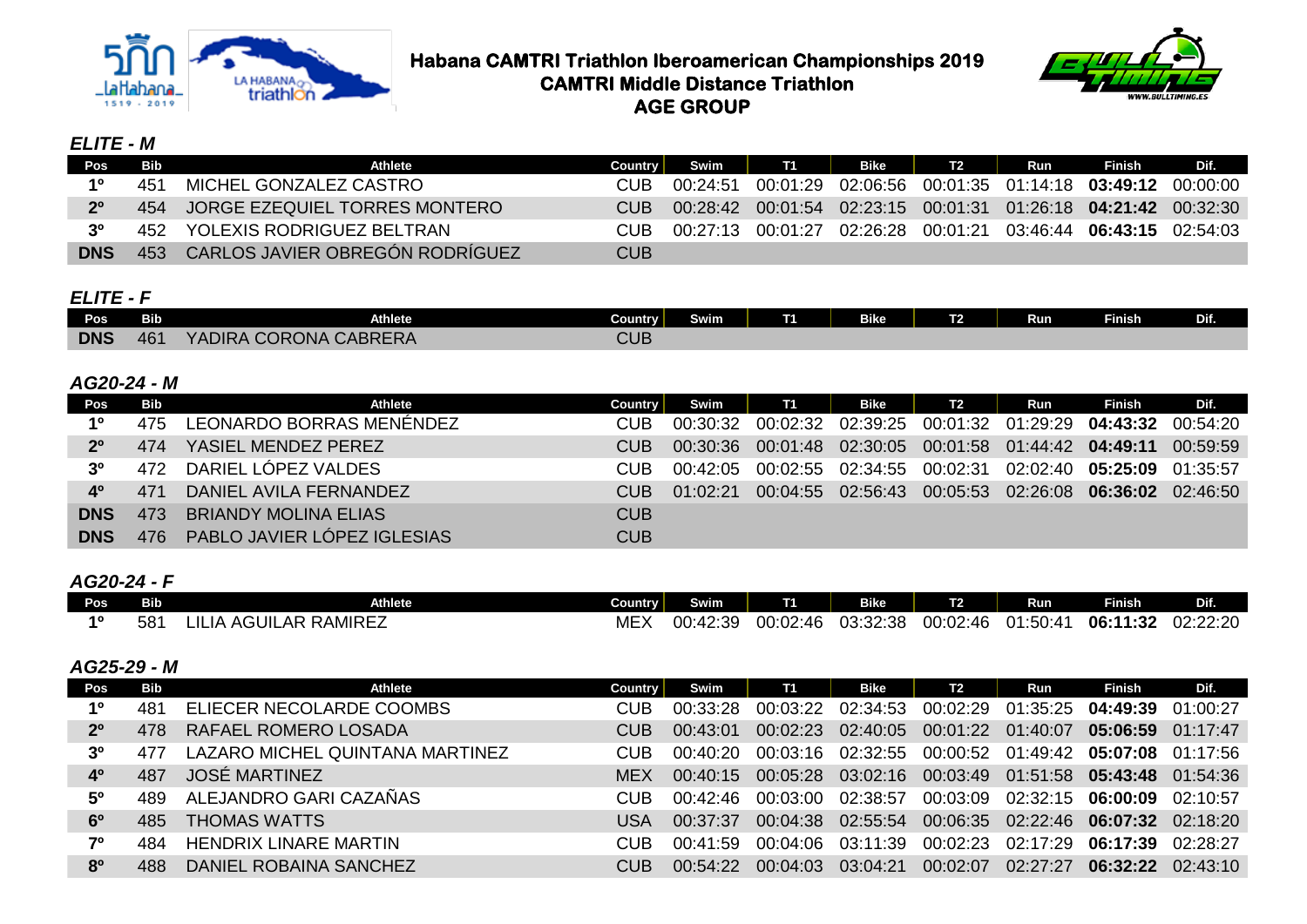

**Habana CAMTRI Triathlon Iberoamerican Championships 2019**<br>Triathlon **CAMTRI Middle Distance Triathlon CAMTRI Middle Distance Triathlon AGE GROUP**



| <b>Pos</b>   | Bib | Athlete                          | <b>Country</b> | Swim     | <b>T1</b> | Bike A | T2 | Run | Finish                                                     | Dif. |
|--------------|-----|----------------------------------|----------------|----------|-----------|--------|----|-----|------------------------------------------------------------|------|
| 9º           | 483 | ALBERTO VARONA LÓPEZ             | CUB.           | 01:00:22 |           |        |    |     | 00:06:53  03:22:04  00:04:52  01:58:20  06:32:32  02:43:20 |      |
| $10^{\circ}$ | 479 | <b>ENRIQUE CASTIÑEIRAS LÓPEZ</b> | CUB.           | 01:02:22 | 00:04:56  |        |    |     | 03:00:17 00:03:50 02:28:22 06:39:49 02:50:37               |      |
| <b>DNS</b>   |     | 482 DAYAN JOMARRON GARRIDO       | <b>CUB</b>     |          |           |        |    |     |                                                            |      |
| <b>DNS</b>   | 480 | YENNIER ALVAREZ PÉREZ            | <b>CUB</b>     |          |           |        |    |     |                                                            |      |

## *AG25-29 - F*

| . .<br>Pos' | Bib         | <b>Athlete</b>                                       | Country I | _<br>Swim | --       | <b>Bike</b>                            | тq<br>r  | Run      | <b>Finish</b> | --<br>.                              |
|-------------|-------------|------------------------------------------------------|-----------|-----------|----------|----------------------------------------|----------|----------|---------------|--------------------------------------|
| 40          | 582<br>JUZ. | _AR<br><b>TAMAYO</b><br><b>CUEL</b><br><b>ISABEL</b> | CUB       | 00:30:33  | 00:02:02 | オフ・トラ<br>$\sim$<br>י ∆∙י<br>UZ.<br>' ب | 00:01:37 | ገ1:48:24 | 05:10:34      | .01.00<br>$\Omega$<br>. . <i>. .</i> |

#### *AG30-34 - M*

| <b>Pos</b>      | <b>Bib</b> | <b>Athlete</b>                       | Country    | Swim     | T1       | <b>Bike</b> | <b>T2</b> | Run      | <b>Finish</b> | Dif.     |
|-----------------|------------|--------------------------------------|------------|----------|----------|-------------|-----------|----------|---------------|----------|
| 1 <sup>0</sup>  | 507        | ANTONIO VERDERA SALAZAR              | <b>CUB</b> |          | 00:29:51 | 02:22:28    | 00:00:54  | 01:30:28 | 04:23:42      | 00:34:30 |
| 2 <sup>0</sup>  | 495        | YANDI PÉREZ MEIRELES                 | <b>CUB</b> | 00:29:23 | 00:01:50 | 02:24:48    | 00:02:12  | 01:32:09 | 04:30:25      | 00:41:13 |
| 3 <sup>o</sup>  | 492        | ARMANDO RODRIGUEZ RODRIGUEZ          | <b>CUB</b> | 00:37:03 | 00:02:26 | 02:44:40    | 00:02:02  | 01:51:41 | 05:17:54      | 01:28:42 |
| 4 <sup>o</sup>  | 499        | <b>CARLOS M. FAYA HERRERA</b>        | <b>CUB</b> | 00:42:41 | 00:04:22 | 02:49:14    | 00:05:02  | 01:57:54 | 05:39:15      | 01:50:03 |
| 5 <sup>o</sup>  | 497        | CHRISTIAN ALEJANDRO OLMOS TIRADO     | <b>MEX</b> | 00:44:09 | 00:03:32 | 02:48:19    | 00:02:36  | 02:07:19 | 05:45:57      | 01:56:45 |
| 6 <sup>0</sup>  | 511        | JORGE PÉREZ BÁRCENA                  | <b>CUB</b> | 00:41:40 | 00:01:54 | 03:01:38    | 00:02:48  | 01:58:15 | 05:46:17      | 01:57:05 |
| 7 <sup>o</sup>  | 496        | ERNESTO LÓPEZ LLANUZA                | <b>CUB</b> | 00:32:47 | 00:02:51 | 02:42:35    | 00:03:15  | 02:30:44 | 05:52:14      | 02:03:02 |
| 80              | 509        | LUIS ALBERTO MONTOYA MILANÉS         | <b>CUB</b> | 00:47:54 | 00:03:29 | 02:44:53    | 00:05:05  | 02:26:44 | 06:08:06      | 02:18:54 |
| 90              | 501        | OSCAR ALBERTO ARGUETA MONTERROZA     | <b>ESA</b> | 00:48:42 | 00:07:15 | 02:58:51    | 00:06:24  | 02:08:47 | 06:10:01      | 02:20:49 |
| 10 <sup>o</sup> | 490        | ALEJANDRO LÓPEZ LLANUZA              | <b>CUB</b> | 00:34:53 | 00:03:07 | 03:09:51    | 00:03:24  | 02:33:16 | 06:24:33      | 02:35:21 |
| 11 <sup>0</sup> | 504        | LUIS RAFAEL HERNÁNDEZ PRIETO         | <b>CUB</b> | 00:48:17 | 00:05:18 | 03:27:36    | 00:04:25  | 02:26:44 | 06:52:23      | 03:03:11 |
| 12 <sup>o</sup> | 491        | NICHOLAS CHLAM                       | <b>USA</b> | 00:56:16 | 00:07:13 | 03:34:39    | 00:06:24  | 02:31:31 | 07:16:05      | 03:26:53 |
| 13 <sup>0</sup> | 508        | <b>EDGAR RODRIGO CONTRERAS LOPEZ</b> | <b>GUA</b> | 00:45:32 | 00:05:28 | 03:29:51    | 00:07:33  | 03:20:47 | 07:49:12      | 04:00:00 |
| <b>DNF</b>      | 498        | EDUARDO CHONG AVENDAÑO               | <b>MEX</b> | 00:29:15 | 00:02:16 |             |           |          |               |          |
| <b>DNS</b>      | 503        | AMAURY ENRIQUE MARTÍNEZ MARTÍNEZ     | <b>MEX</b> |          |          |             |           |          |               |          |
| <b>DNS</b>      | 494        | ANGEL DAMIÁN FERNÁNDEZ DEL VALLE     | <b>CUB</b> |          |          |             |           |          |               |          |
| <b>DNS</b>      | 500        | DAMIÁN LÓPEZ RAMÍREZ                 | <b>CUB</b> |          |          |             |           |          |               |          |
| <b>DNS</b>      | 502        | EDUARDO ELIZALDE GÓMEZ               | <b>MEX</b> |          |          |             |           |          |               |          |
| <b>DNS</b>      | 510        | <b>GILBERTO LAGO TACORONDE</b>       | <b>CUB</b> |          |          |             |           |          |               |          |
| <b>DNS</b>      | 506        | <b>GRANT PETTRIE JR.</b>             | <b>USA</b> |          |          |             |           |          |               |          |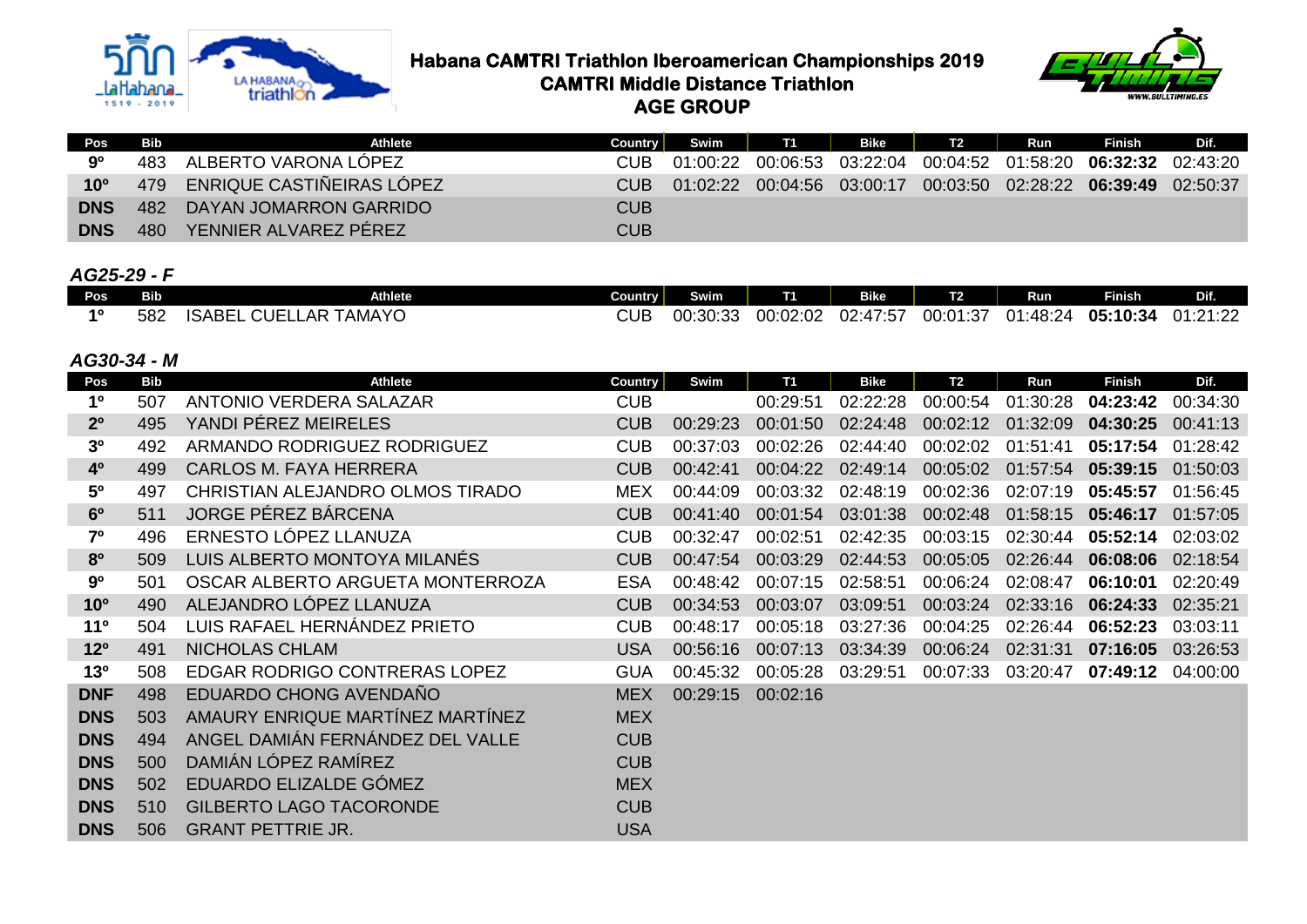



## *AG30-34 - F*

| Pos <sub>-</sub> | Bib | Athlete                         | Country I | Swim I   | T1       | Bike |                              | Run | Finish   | <b>TDIA</b> |
|------------------|-----|---------------------------------|-----------|----------|----------|------|------------------------------|-----|----------|-------------|
|                  | 583 | SAMARIA MARIA MOYA RODRIGUEZ    |           | 00:45:08 | 00:02:31 |      |                              |     |          |             |
| 20               | 584 | SARA PATRICIA NAVARRO RODRIGUEZ |           | 00:41:52 | 00:04:46 |      | $03:09:25$ 00:03:02 02:06:38 |     | 06:05:45 | 02:16:33    |

#### *AG35-39 - M*

| Pos             | <b>Bib</b> | Athlete                             | Country    | Swim     | <b>T1</b> | <b>Bike</b> | <b>T2</b>         | Run      | <b>Finish</b>     | Dif.     |
|-----------------|------------|-------------------------------------|------------|----------|-----------|-------------|-------------------|----------|-------------------|----------|
| 1 <sup>0</sup>  | 524        | RODOLFO RAMÓN OCAMPO ALDANA         | <b>MEX</b> | 00:39:05 | 00:03:05  | 02:24:33    | 00:03:15          | 01:22:18 | 04:32:18          | 00:43:06 |
| 2 <sup>o</sup>  | 516        | <b>IRION SERAFIM DE SOUZA FILHO</b> | <b>BRA</b> | 00:30:30 | 00:02:31  | 02:44:38    | 00:02:28          | 01:39:14 | 04:59:23          | 01:10:11 |
| 3 <sup>o</sup>  | 512        | <b>ARTURO ORTIZ</b>                 | <b>MEX</b> | 00:35:52 | 00:02:37  | 02:44:42    | 00:01:43          | 01:39:43 | 05:04:39          | 01:15:27 |
| 4 <sup>0</sup>  | 486        | <b>CARLOS ALUAN MANZOR PEREZ</b>    | <b>CUB</b> | 00:43:18 | 00:03:29  | 02:39:46    | 00:03:25          | 01:39:03 | 05:09:04          | 01:19:52 |
| $5^{\circ}$     | 523        | ALEJANDRO CHAVELAS GONZALEZ         | <b>MEX</b> | 00:34:59 | 00:03:36  | 02:51:57    | 00:02:03          | 01:50:09 | 05:22:46          | 01:33:34 |
| 6 <sup>o</sup>  | 515        | <b>ARNAUD BARREIRA</b>              | FRA        | 00:41:35 | 00:05:26  | 02:48:55    | 00:01:19          | 01:48:58 | 05:26:15          | 01:37:03 |
| 7 <sup>o</sup>  | 520        | ROBERTO OCHOA PEREZ                 | <b>MEX</b> | 00:35:17 | 00:02:55  | 02:51:43    | 00:02:03          | 01:56:17 | 05:28:18          | 01:39:06 |
| 8 <sup>o</sup>  | 522        | <b>HENRY MALLO MATEOS</b>           | <b>CUB</b> | 00:37:10 | 00:04:28  | 02:48:05    | 00:04:22 02:30:47 |          | 06:04:53 02:15:41 |          |
| 90              | 525        | LUIS ARMANDO CASTRO CHÁVEZ          | <b>ESA</b> | 00:45:01 | 00:04:49  | 03:04:56    | 00:05:23          | 02:05:16 | 06:05:27          | 02:16:15 |
| 10 <sup>o</sup> | 521        | <b>ANDREW MURTAGH</b>               | USA        | 00:50:03 | 00:05:12  | 03:11:35    | 00:02:14          | 02:02:31 | 06:11:38          | 02:22:26 |
| 11 <sup>°</sup> | 519        | <b>PHILIP CARRIERE</b>              | USA        | 00:40:36 | 00:04:27  | 03:33:11    | 00:04:50          | 02:19:36 | 06:42:42          | 02:53:30 |
| <b>DNS</b>      | 513        | ARGMIRO BOLIVAR DEL SOL             | <b>CUB</b> |          |           |             |                   |          |                   |          |
| <b>DNS</b>      | 514        | <b>IVAN FERNANDEZ GONZALEZ</b>      | <b>ESP</b> |          |           |             |                   |          |                   |          |
| <b>DNS</b>      | 518        | OMAR XICOTENCATL HÉRNANDEZ COLIN    | <b>MEX</b> |          |           |             |                   |          |                   |          |
| <b>DNS</b>      | 517        | RODRIGO ARTURO ALVÁREZ GARCÍA       | <b>MEX</b> |          |           |             |                   |          |                   |          |

#### *AG35-39 - F*

| Pos            | <b>Bib</b> | Athlete                                             | Country    | Swim     | <b>T1</b> | <b>Bike</b>                                      | <b>T2</b>         | Run      | <b>Finish</b>     | Dif.     |
|----------------|------------|-----------------------------------------------------|------------|----------|-----------|--------------------------------------------------|-------------------|----------|-------------------|----------|
| 10             | 587        | EDNA GÓNZALEZ GUTIERREZ                             | MFX        | 00.39.11 | 00.02.19  | 02:48:47                                         | 00:02:36          | 01:48:11 | 05:21:06          | 01:31:54 |
| 2 <sup>0</sup> | 588        | <b>SARA KAUKO</b>                                   | <b>FIN</b> | 00:46:37 | 00:02:34  | 02:56:37                                         | 00:03:20 02:00:41 |          | 05:49:51          | 02:00:39 |
| 3 <sup>0</sup> | 589.       | ALEXIS M BARBARIN                                   | USA        | 00`48`02 | 00:06:24  | 03:11:11                                         | 00:04:47          |          | 02:44:29 06:54:54 | 03.05.42 |
| 40             | 586        | <b>GETSEMANI CORAZON DE MARIA REYES SALCEDI MEX</b> |            | 00:40:48 |           | 00:06:15  03:48:12  00:06:16  02:19:22  07:00:55 |                   |          |                   | 03.11.43 |
| <b>DNS</b>     |            | ALEJANDRA CHAN MORACHIS                             | MEX        |          |           |                                                  |                   |          |                   |          |

## *AG40-44 - M*

| Pos | <b>Bib</b> | Athlete                            | Country    | Swim     | T.       | <b>Bike</b> | T <sub>2</sub> | Run                        | <b>Finish</b> | <b>Dif</b> |
|-----|------------|------------------------------------|------------|----------|----------|-------------|----------------|----------------------------|---------------|------------|
| 10  | ິ          | <b>GUSTIN DIAZ</b><br>MARIC<br>AG' | NDC<br>ARG | 00:32:42 | 00:02:19 | 02:27:23    | 00:01:47       | $\sim$<br>3:45<br>ノベ<br>J. | 04:30:59      | 00:41:47   |
| Pos | Bib        | Athlete                            | Country    | Swim     | Τ1       | <b>Bike</b> | T <sub>2</sub> | Run                        | <b>Finish</b> | Dif.       |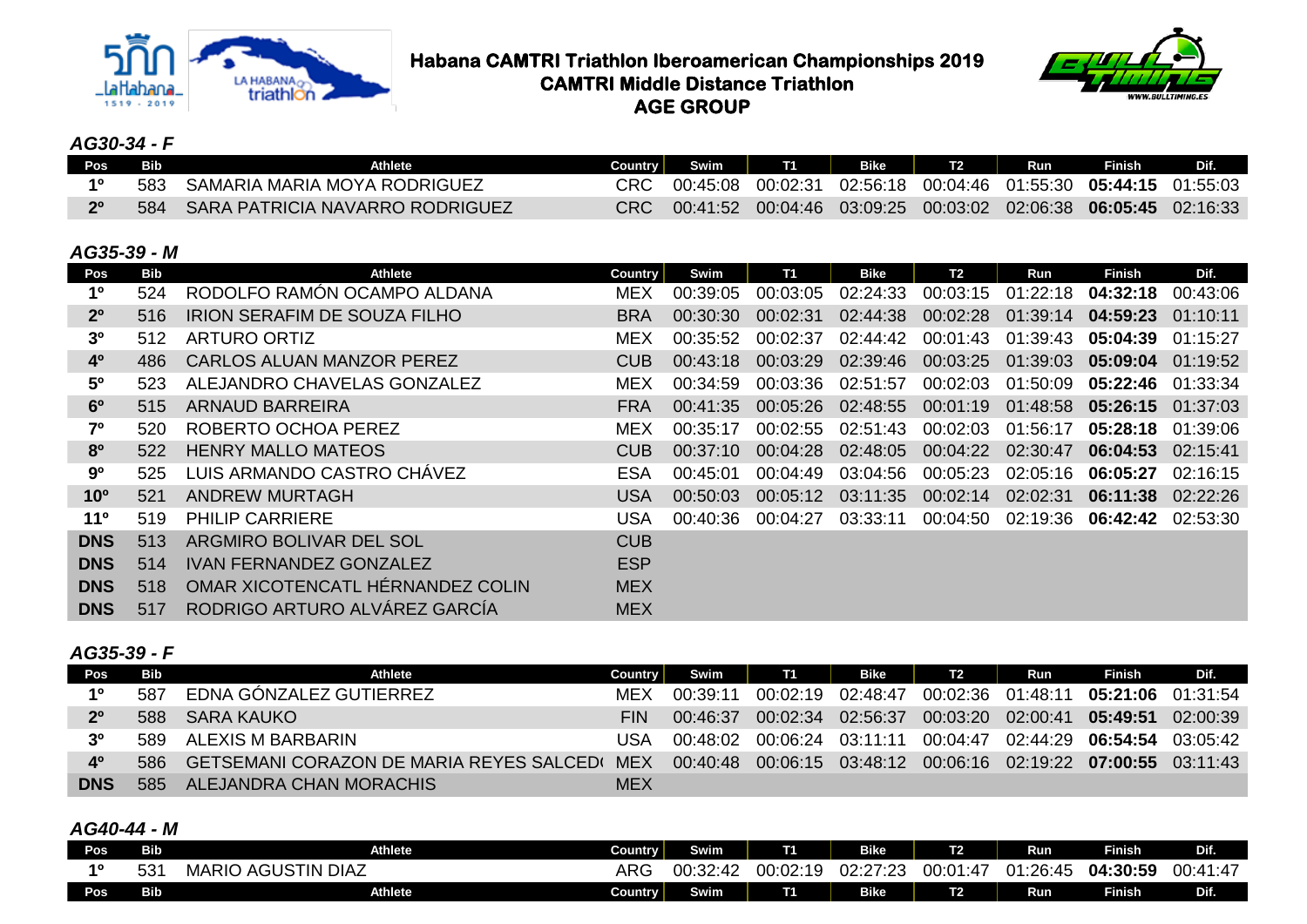



## **Habana CAMTRI Triathlon Iberoamerican Championships 2019**<br>triathlon<br>**CAMTRI Middle Distance Triathlon CAMTRI Middle Distance Triathlon AGE GROUP**

| 2 <sup>o</sup>  | 526 | YIROME BLANCO FERNÁNDEZ             | <b>CUB</b> | 00:34:52 | 00:02:47 | 02:42:24 | 00:02:17 | 01:39:08          | $05:01:30$ $01:12:18$ |          |
|-----------------|-----|-------------------------------------|------------|----------|----------|----------|----------|-------------------|-----------------------|----------|
| 3 <sup>0</sup>  | 538 | <b>JUAN EDUARDO OLVERA GONZALEZ</b> | <b>MEX</b> | 00:35:07 | 00:02:30 | 02:36:36 | 00:02:48 | 01:47:29          | 05:04:32              | 01:15:20 |
| 4 <sup>0</sup>  | 529 | JOSÉ MARTIN GONZÁLEZ MONTELONGO     | <b>MEX</b> | 00:44:19 | 00:01:58 | 02:43:08 |          | 00:02:15 01:34:35 | 05:06:17              | 01:17:05 |
| $5^{\circ}$     | 536 | <b>JEAN PAUL GUILLEN GARCIA</b>     | <b>CUB</b> | 00:42:05 | 00:03:01 | 02:39:20 | 00:02:16 | 01:42:02          | 05:08:45              | 01:19:33 |
| 6 <sup>o</sup>  | 530 | <b>DAYNE WRIGHT</b>                 | <b>JAM</b> | 00:53:24 | 00:04:16 | 02:48:32 | 00:03:02 | 01:56:19          | 05:45:36              | 01:56:24 |
| 70              | 537 | <b>JUAN PABLO NAVA</b>              | <b>MEX</b> | 00:41:51 | 00:03:35 | 02:55:07 | 00:05:40 | 02:10:39          | 05:56:54 02:07:42     |          |
| 8 <sup>o</sup>  | 528 | ALEJANDRO MARTINEZ BOGARD           | <b>MEX</b> | 00:32:24 | 00:01:51 | 02:52:54 | 00:03:10 | 02:35:06          | 06:05:28              | 02:16:16 |
| 90              | 532 | JOSBEL CESPEDES MARTINEZ            | <b>CUB</b> | 00:53:01 | 00:05:51 | 03:03:56 | 00:06:37 | 02:22:55          | 06:32:23              | 02:43:11 |
| 10 <sup>o</sup> | 535 | <b>HUGO MARTINEZ BOGARD</b>         | <b>MEX</b> | 00:36:13 | 00:04:12 | 03:15:38 | 00:02:51 | 02:38:41          | 06:37:37              | 02:48:25 |
| 11 <sup>°</sup> | 533 | ERNESTO DE JESUS FLORES ROMAN       | <b>MEX</b> | 00:39:12 | 00:06:32 | 03:18:41 | 00:05:14 | 02:36:06          | 06:45:47              | 02:56:35 |
| <b>DNF</b>      | 541 | RONNY LEITON FERNÁNDEZ              | <b>CRC</b> | 00:33:27 | 00:01:56 | 02:35:44 | 00:26:09 |                   |                       |          |
| <b>DNF</b>      | 540 | DANIEL PÉREZ SUÁREZ                 | <b>CUB</b> | 00:50:27 | 00:03:50 |          |          |                   |                       |          |
| <b>DSQ</b>      | 534 | <b>LARS HANSCHKE</b>                | <b>MEX</b> |          |          |          |          |                   |                       |          |
| <b>DNS</b>      | 542 | ANGEL SERENO RODRÍGUEZ              | <b>ESP</b> |          |          |          |          |                   |                       |          |
| <b>DNS</b>      | 527 | <b>JAVIER PRIETO BALDRICH</b>       | <b>CUB</b> |          |          |          |          |                   |                       |          |
| <b>DNS</b>      | 539 | <b>LENAR TORRES DÍAZ</b>            | <b>CUB</b> |          |          |          |          |                   |                       |          |

## *AG40-44 - F*

| Pos        | Bib | Athlete                     | Country    | <b>Swim</b> | T1       | <b>Bike</b> |          | Run      | <b>Finish</b> | Dif.     |
|------------|-----|-----------------------------|------------|-------------|----------|-------------|----------|----------|---------------|----------|
| 40         | 59C | ROSALVA NAVA GUERRERO       |            | 00:41:59    | 00:02:33 | 02:49:04    | 00:02:37 | 01:55:15 | 05:31:31      | 01:42:19 |
| <b>DNF</b> | 591 | ALMA CECILIA MACIAS ACEVEDO | <b>MEX</b> |             | 01:06:25 | 03:25:17    |          |          |               |          |

#### *AG45-49 - M*

| Pos            | Bib  | Athlete                          | Country    | Swim     | <b>T1</b> | Bike     | T <sub>2</sub>                      | Run                                 | <b>Finish</b>     | Dif.     |
|----------------|------|----------------------------------|------------|----------|-----------|----------|-------------------------------------|-------------------------------------|-------------------|----------|
| $1^{\circ}$    | 550  | <b>CHRISTIAN HOWARD</b>          | CAN        | 00:32:39 | 00:03:01  | 02:38:07 | 00:04:16                            | 01:35:17                            | 04:53:21          | 01:04:09 |
| 2 <sup>o</sup> | 547  | <b>HERIC HECTOR MENA MENOCAL</b> | <b>CUB</b> | 00:38:56 | 00:03:21  | 02:39:01 |                                     | 00:02:18 01:38:17                   | 05:01:56 01:12:44 |          |
| 3 <sup>o</sup> | 554  | ANIBAL MONTORO GARCÍA            | CUB.       | 00:37:04 | 00:02:14  |          | 02:52:24 00:02:22 01:40:12 05:14:19 |                                     |                   | 01.25.07 |
| 4 <sup>0</sup> | 551  | ALEJANDRO DÍAZ HERNANDEZ         | CUB.       | 00:54:21 | 00:03:13  | 02:33:57 |                                     | 00:02:12 01:47:13 05:20:58 01:31:46 |                   |          |
| 5 <sup>o</sup> | 548. | AZAID AGUIRRE AGUILAR            | <b>MEX</b> | 00:39:29 | 00:04:54  | 03:10:28 | 00:04:56 02:11:18 06:11:07          |                                     |                   | 02.21.55 |
| 6 <sup>o</sup> | 549  | <b>LESTER CAMEJO SANCHEZ</b>     | <b>CUB</b> | 00:39:10 | 00:05:59  | 03:12:49 |                                     | 00:03:55 02:22:38 06:24:32 02:35:20 |                   |          |
| <b>DNS</b>     |      | 545 ALBERTO LÓPEZ QUINTANA       | <b>ESP</b> |          |           |          |                                     |                                     |                   |          |
| <b>DNS</b>     | 552  | ELIESE SANTANA RODRÍGUEZ         | <b>CUB</b> |          |           |          |                                     |                                     |                   |          |
| <b>DNS</b>     | 553  | JOSÉ L AGUILAR DÍAZ              | <b>MEX</b> |          |           |          |                                     |                                     |                   |          |
| <b>DNS</b>     | 543  | LÁZARO A. GONZÁLEZ MEDINA        | <b>CUB</b> |          |           |          |                                     |                                     |                   |          |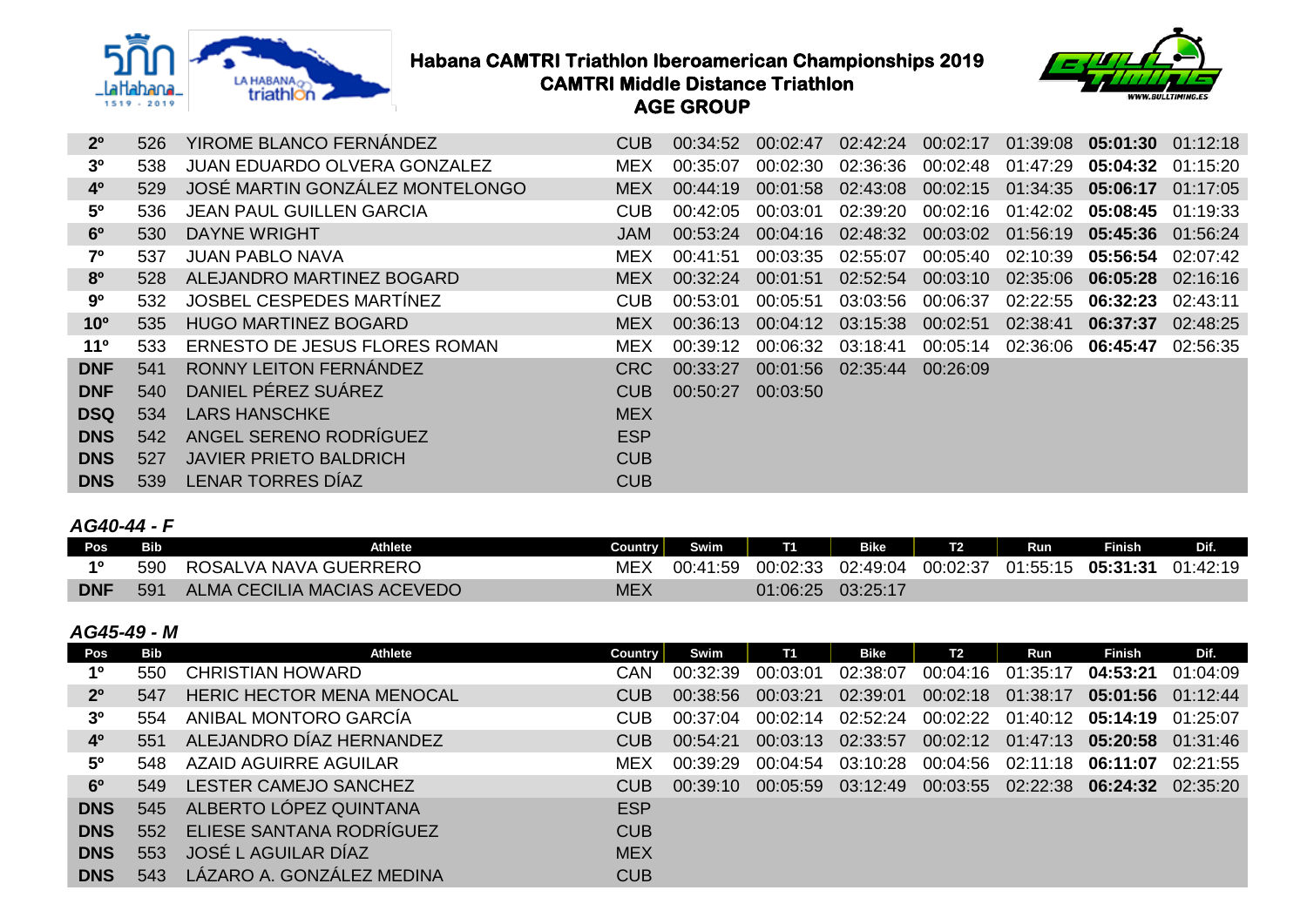



**Habana CAMTRI Triathlon Iberoamerican Championships 2019**<br>Triathlon **CAMTRI Middle Distance Triathlon CAMTRI Middle Distance Triathlon AGE GROUP**

| Pos        | <b>Bib</b> | <b>Athlete</b>       | Country                  | Swim | T. | <b>Bike</b> | <u>та.</u> | <b>Run</b> | <b>Finish</b> | <b>DIE</b><br>- |
|------------|------------|----------------------|--------------------------|------|----|-------------|------------|------------|---------------|-----------------|
| <b>DNS</b> | 546        | <b>THOMAS SCHEER</b> | TC <sub>h</sub><br>ַ ∧כ∪ |      |    |             |            |            |               |                 |

#### *AG45-49 - F*

| <b>Pos</b> | Bib | <b>Athlete</b>                | Country <b>i</b> | Swim     |          | <b>Bike</b> | T <sub>2</sub> | Run      | <b>Finish</b> | Dif.     |
|------------|-----|-------------------------------|------------------|----------|----------|-------------|----------------|----------|---------------|----------|
| 10         | 593 | MARTA ALDA CANELLES HERNANDEZ | <b>CUB</b>       | 00:49:13 | 00:02:50 | 03:04:49    | 00:02:11       | 02:12:41 | 06:11:46      | 02:22:34 |
| <b>DNS</b> | 592 | <b>ANAA CORTES</b>            | <b>MEX</b>       |          |          |             |                |          |               |          |

### *AG50-54 - M*

| Pos            | Bib | Athlete                         | Country    | <b>Swim</b> | <b>T1</b> | Bike | T2 | Run | Finish                                              | Dif. |
|----------------|-----|---------------------------------|------------|-------------|-----------|------|----|-----|-----------------------------------------------------|------|
| 10             |     | 558 CARLOS EMIGDIO ALBONA HARDY | CUB        | 00:50:34    | 00:07:08  |      |    |     | 06:09:22 02:20:10                                   |      |
| 2 <sup>0</sup> | 555 | <b>JAMES LUTZ</b>               | USA        | 00:42:27    | 00:08:58  |      |    |     | 03:09:12 00:05:58 02:13:24 <b>06:20:00</b> 02:30:48 |      |
| 3 <sup>0</sup> |     | 556 ADRIAN ALVÁREZ SALAZAR      | MEX        | 00:46:21    | 00:04:53  |      |    |     | 03:21:53 00:06:47 02:28:42 06:48:38 02:59:26        |      |
| <b>DNS</b>     | 557 | JORGE LUIS CABRERA RICABAL      | CUB        |             |           |      |    |     |                                                     |      |
| <b>DNS</b>     | 559 | LAZARO DE LA MORA SANTOS        | <b>CUB</b> |             |           |      |    |     |                                                     |      |

### *AG50-54 - F*

| Pos | <b>Bib</b> | <b>Athlete</b>                     | Country   | Swim     | -        | <b>Bike</b> | $-2$<br>LZ      | _<br>Run | <b>Finish</b> | Dif.     |
|-----|------------|------------------------------------|-----------|----------|----------|-------------|-----------------|----------|---------------|----------|
| 40  | 594        | <b>V DICCC</b><br>╭⊏<br>כטטוע<br>◝ | פו<br>udh | 00:49:30 | 00:03:21 | 03:03:41    | 00:02:50<br>.JU | 02:12:33 | 06:11:58      | 02:22:46 |

## *AG55-59 - M*

| Pos            | Bib | Athlete                           | Country | Swim     | T1       | Bike | T <sub>2</sub> | Run | <b>Finish</b>                                              | Dif.     |
|----------------|-----|-----------------------------------|---------|----------|----------|------|----------------|-----|------------------------------------------------------------|----------|
| 10             |     | 564 PEDRO PABLO GONZÁLEZ GONZÁLEZ | CUB.    | 00:39:06 | 00:04:01 |      |                |     | 06:07:43                                                   | 02:18:31 |
| 2 <sup>0</sup> | 563 | <b>THOMAS LÖHNDORF</b>            | GFR     | 00:45:28 |          |      |                |     | 00:04:58  03:04:29  00:03:34  02:19:17  06:17:48  02:28:36 |          |
| 3 <sup>o</sup> |     | 560 RAÚL BERNIA RODRÍGUEZ         | CUB.    | 00:49:34 | 00:04:46 |      |                |     | 03:24:55 00:03:34 02:08:45 06:31:35 02:42:23               |          |
| <b>DNF</b>     | 562 | DANIEL EDWARDS                    | USA     | 00:46:50 | 00:05:38 |      |                |     |                                                            |          |
| <b>DNS</b>     | 561 | <b>WADE LAMBERT</b>               | USA     |          |          |      |                |     |                                                            |          |

## *AG60-64 - M*

| Pos            | Bib | Athlete                | <b>Country</b> | Swim     | <b>T1</b> | Bike | T2 | Run | <b>Finish</b>                                              | Dif. |
|----------------|-----|------------------------|----------------|----------|-----------|------|----|-----|------------------------------------------------------------|------|
| 10             | 572 | DAVE RUBY              | USA            | 00:39:03 | 00:03:26  |      |    |     | 02:40:55 00:03:08 01:46:46 <b>05:13:20</b> 01:24:08        |      |
| 2 <sup>0</sup> | 567 | <b>WILLIAM MEADOWS</b> | USA            | 00:40:58 |           |      |    |     | 00:09:05 03:35:58 00:09:54 02:42:31 07:18:27 03:29:15      |      |
| 3 <sup>0</sup> | 566 | KYLE LANHAM            | USA            | 00:48:04 |           |      |    |     | 00:09:48  03:15:16  00:10:46  03:01:28  07:25:24  03:36:12 |      |
| <b>DNS</b>     | 571 | GUILLERMO MÉNDEZ PÉREZ | <b>CUB</b>     |          |           |      |    |     |                                                            |      |
| <b>DNS</b>     | 565 | LÁZARO SIERRA PINO     | <b>CUB</b>     |          |           |      |    |     |                                                            |      |